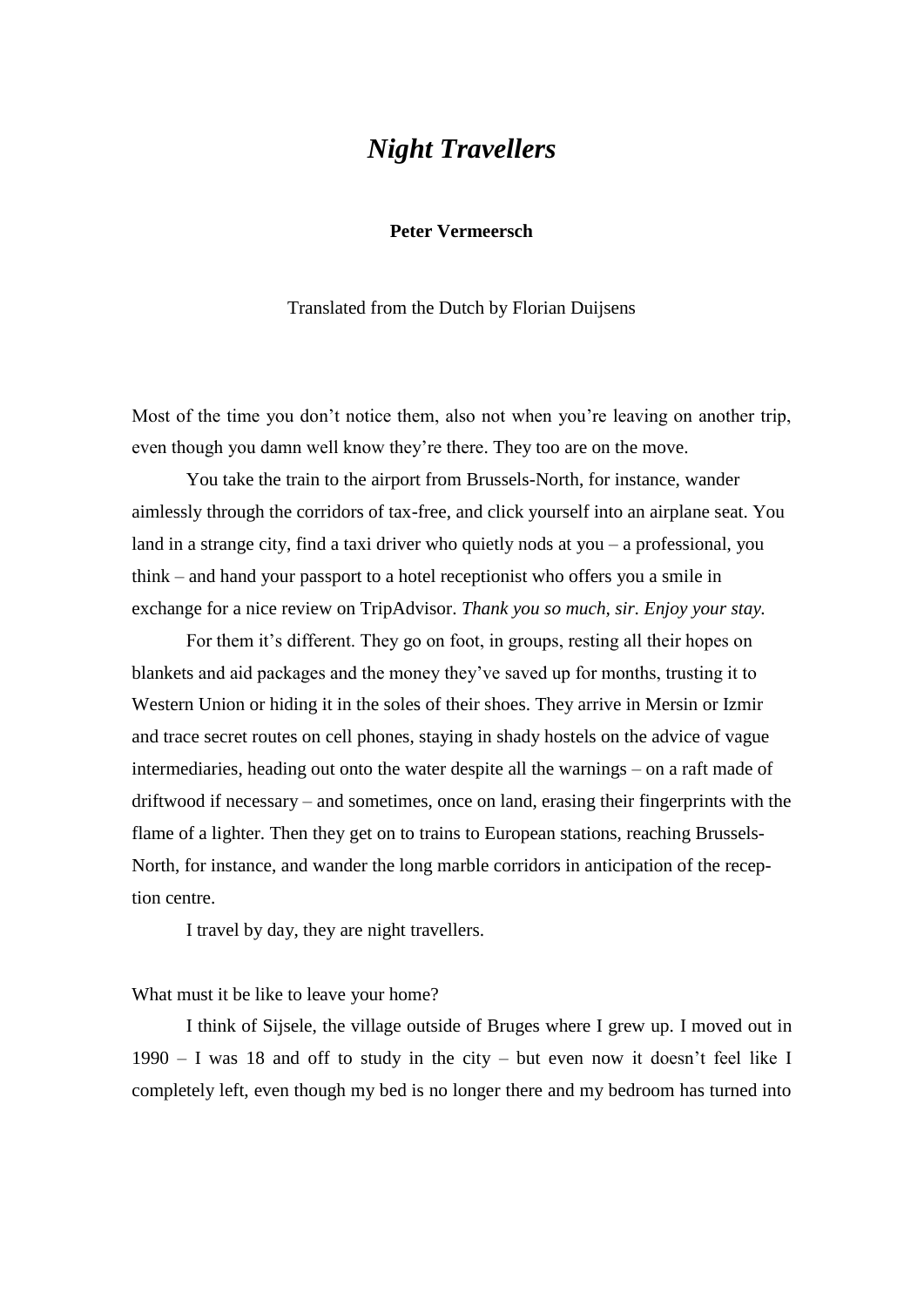a guest room. In my thoughts, my teenage bedroom looks just like when I left it, like I could return any time. In those same thoughts I still live there. Sijsele: that's sprawling development along a road with car dealerships, warehouses, ornamental gardens, and in the background a watercolour of birch woods, pastures, and a small castle that once was home to aristocrats. I sometimes go there to look around, to check if everything's still there. There's still grass poking through the asphalt by the supermarket, I notice. In summer, a girl on a pink moped rides by the hay fields. The landscape of my youth still seems largely intact. But I know it just looks that way. All through Flanders, village life now takes place amidst new development and social mobility. SUVs are parked outside the café, 't Oud Gemeentehuis, and the shop of my old bicycle mechanic, Hendrik, is now called New Reubens Sport. This is globalisation, but at a provincial scale, and that's rather small. My eyes are used to the tangling buildings of Brussels, its bric-àbrac, its messy grandeur, and that's why the village I came from seems to grow smaller and smaller every year.

But for the past few months, 500 asylum seekers – mainly from Syria, Iraq, and Afghanistan – have been living right here in this slightly shrunken place. In the village that used to be my home they found shelter in an emergency relief camp. Behind them lies an odyssey that often took them across the Mediterranean, the Balkans, and Central Europe, an odyssey that is hard to recount. When did they decide to leave? What did they have to take? Which destination did they dream of? Somewhere in Syria there must be yellowing Lonely Planets, hailing from the time when you could still couchsurf through the country, visit its ruins, which you could then still associate with sunsets and summer romances. But no travel guide can tell you how to hitchhike out of a war zone. Their journey was largely invisible, along paths the normal world traveller never comes across. And now they're in Sijsele, of all places, a village that suddenly, disproportionally finds itself mentioned in newspapers and in the speeches and plans of policy makers. I think about these newcomers. The day traveller greets his nocturnal counterpart. How does a refugee experience my former home?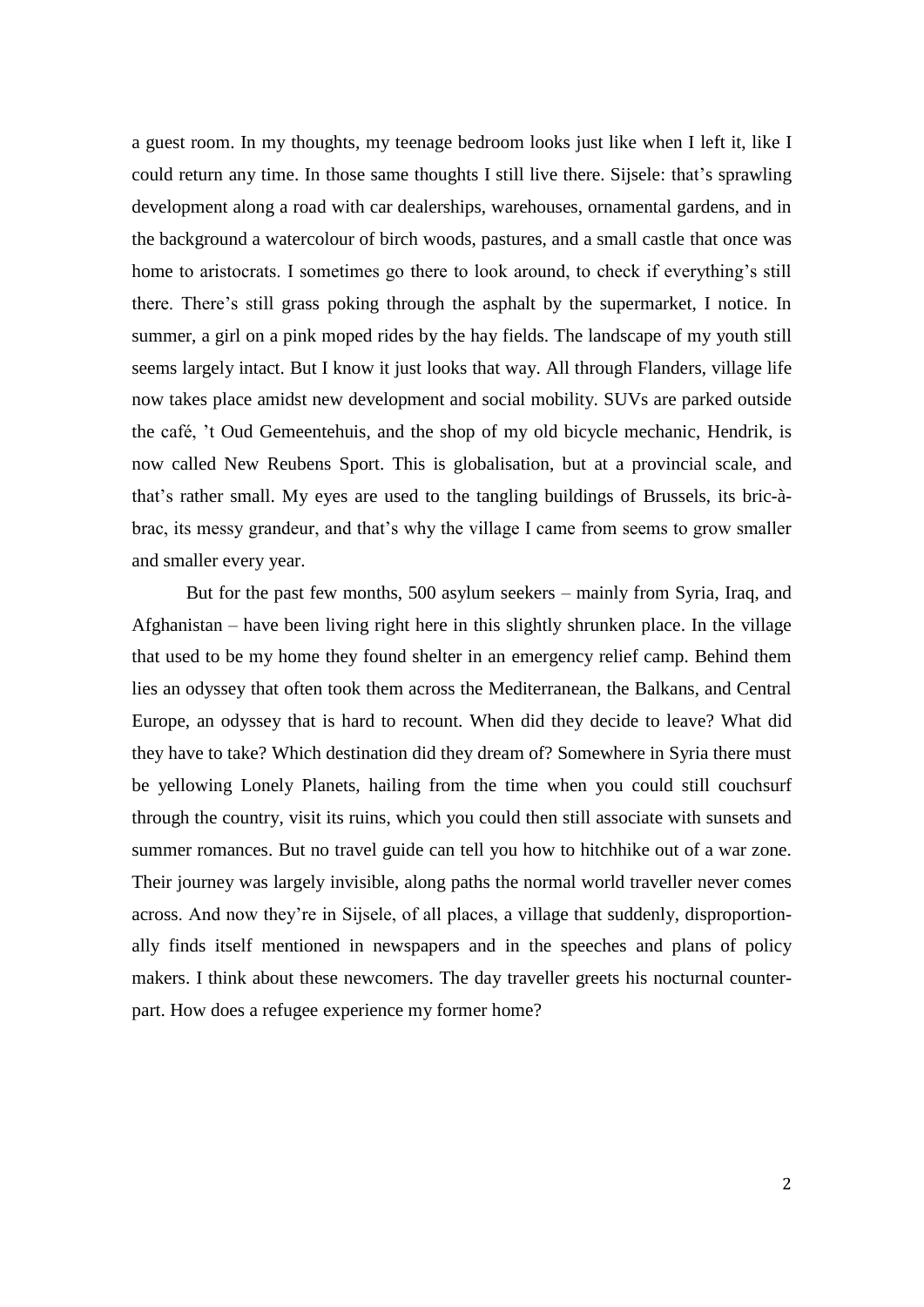The emergency relief camp in Sijsele consists of a few warehouses on a fenced-in compound. The Red Cross covers the most immediate needs: medical assistance, information about asylum procedures, Dutch lessons, games for the children. You can read the refugee camp as an extension of the war, a sign of failing international leadership, but also as a beacon of civil courage. Volunteers work hard. "Shelter Sijsele" is a Facebook group coordinating several aid initiatives.

#### *Hi everybody,*

*The Red Cross has worked with the inhabitants of the refugee camp in Sijsele to make two beautiful football goals (3m wide, 2m high, and 1m deep) and is now looking for nets for those goals.*

#### *Hi everybody,*

*For knitting and crocheting workshops in the refugee camp, Sylvie is looking for wool, as well as knitting and crocheting needles. If you have some to spare, please contact Sylvie directly.*

## *Hi everybody, We don't need any more corks. Thank you.*

### *Hi everybody,*

*Thanks for all your reactions! By now plenty of bicycles, colouring books, strollers, and buggies have been collected.*

It's a regular day. I see a boy wearing neon-yellow sneakers. He's sitting on a wall looking at the same melancholy grey sky I looked at from my room as a teenager, when my world wasn't much bigger than this village. I see bunk beds and donated toys. Along the brick wall of a warehouse is a long line of shiny white washing machines to wash the clothes in which people fled. In a refugee camp a washing machine is not just a washing machine.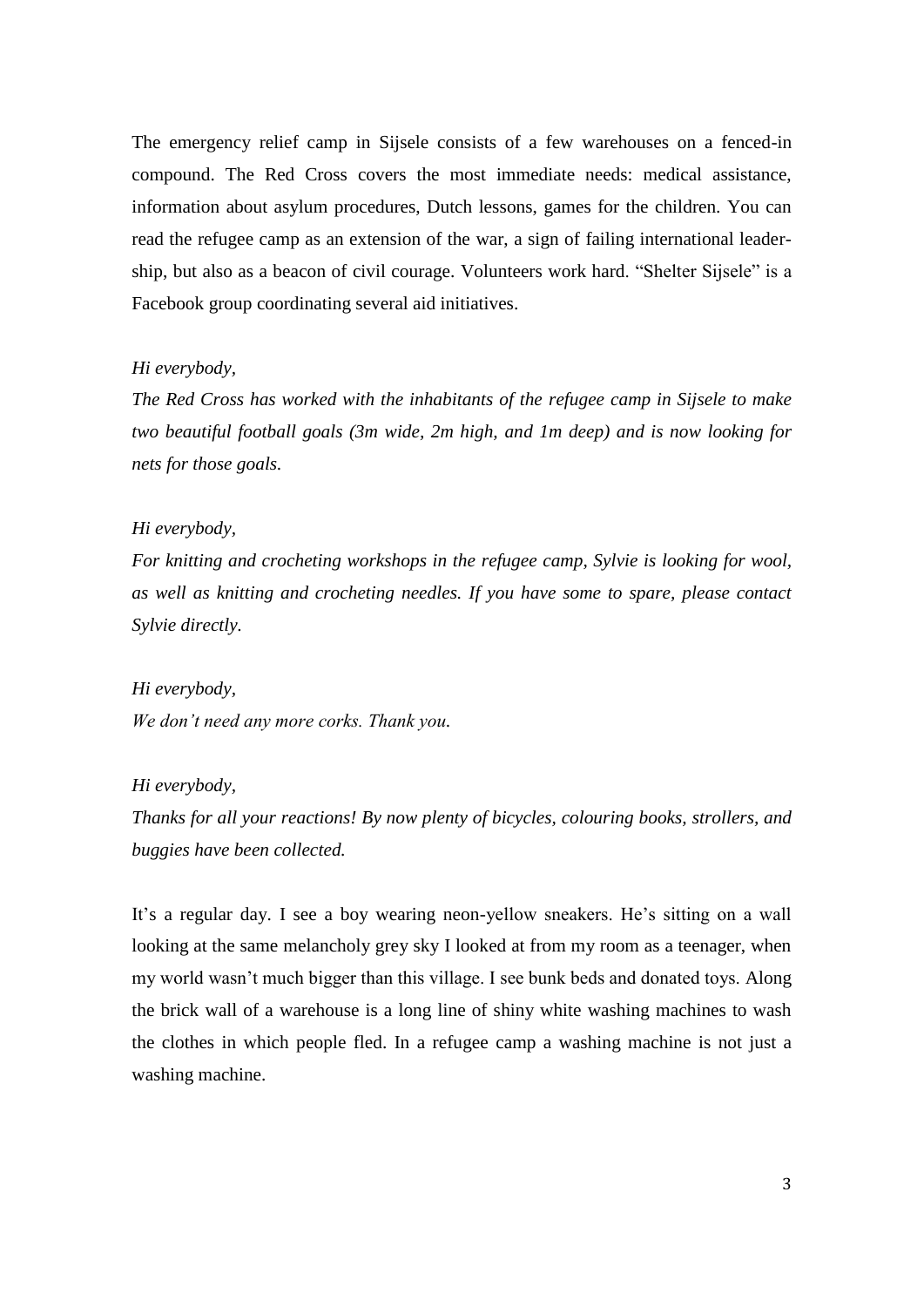I'm reminded of "Objects of War," an installation by the Lebanese artist Lamia Joreige I saw at the Tate Modern in 2011. Glass museum cases held the war objects in question: a pack of AA batteries, a bag with Miss Piggy printed on the front, a BASF cassette tape. These were the personal possessions of people from Beirut who had survived the Lebanese civil war. A cassette tape from Beirut was not just a cassette tape. Every object formed the beginning of a war story, and the people told those stories in videos playing on a monitor next to the museum cases. Oral history. I remember the feeling that overcame me, how I leaned in to see the objects more closely, hypnotised by what I found behind the glass. What stood out was this: the silence they seemed to give off. Or rather: that silence versus the turbulence these objects also seemed to give off. As if the tumult of the war had been stored within that silence.

And now I'm looking at washing machines. But the camp in Sijsele is no exhibition, no history. This is now.

The arrival of these 500 people – brought over from Brussels a few months ago – was an occasion that did not leave the village undisturbed. Damascus washed up outside the parish church of Saint Martinus, stirring up locals and media alike. The world was arriving in the village, and TV reporters had to cover it, because the village might not be ready for the world. Against my childhood background of parking lots and grassy verges they were interviewed, the villagers of my youth, residents who were worried, apprehensive, indifferent, and enthusiastic.

When I saw those images, I thought: this village and the world, perhaps it's not all that new. The irony of history is that the world has gotten stranded in Sijsele once before, though everything looked different then. For a long time, the warehouses where the refugees now sleep had served as barracks for soldiers and storage for military equipment. At the start of the 1950s, the Belgian army's 92nd logistics battalion had come to Sijsele, which hadn't left the residents undisturbed either. The military compound systematically expanded over the years and remained active until 2010; a strange presence that residents first resisted, later tolerated, and eventually ignored.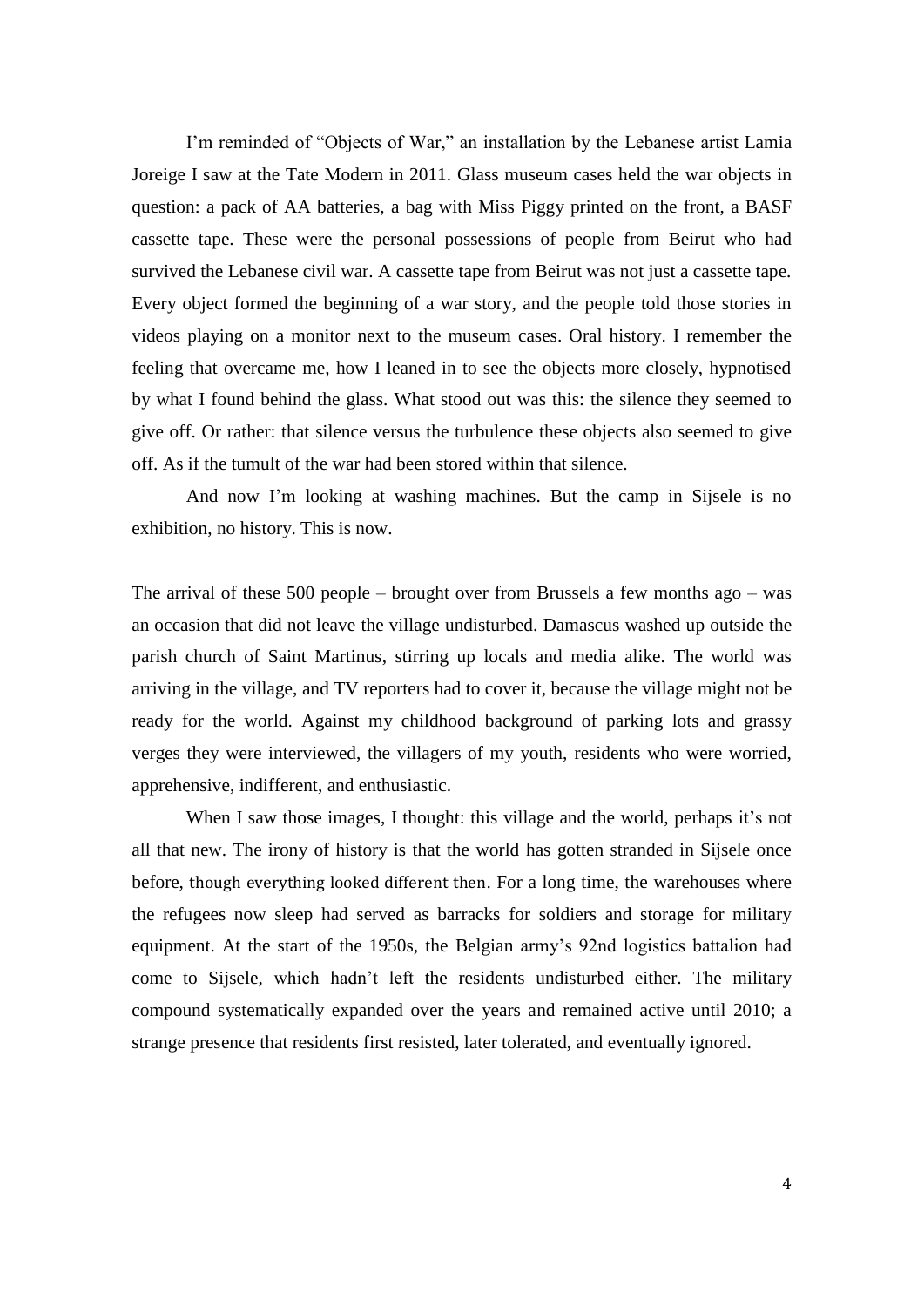I remember the time of the soldiers well. Especially the long fence I walked along every morning as a child. The school was near the church, our house by the edge of the woods, and in between lay a park sprawling with barracks, dormitories, and officers' accommodation. On part of the compound, deer and turkeys roamed freely, while jeeps stood on the training grounds, ready in case the bomb would drop. There, with a view of the pastures, soldiers in khaki uniforms were being drilled. I also remember the large-scale war games, their intense activity, the nervousness infecting the whole camp, seeing soldiers on our street who seemed ready to fight a new Vietnam War in the very woods where my brothers and I looked for ants' nests. We skateboarded outside, my brothers and I, clearing the road when another truck of soldiers in camo drove by, twigs on their helmets.

When I was twelve, my school organised a class trip to the barracks. The school board thought that twelve-year-old boys should know about the world and gave us a taste of military service, that inevitable certainty somewhere in the uncertain darkness of our future. I remember how we entered the gate, into unknown territory, curious about that strange occupying force on our playing fields. An officer showed us the dormitories. We ate soup in an empty mess hall that smelled of cauliflower and detergent.

"How far does a machine gun shoot?" a classmate wanted to know. The officer pointed to the shop on the other side of the street ("Tamsin: Floor & Wall Tiles."). "Suppose I'd shoot you," he said, "then that same bullet would ear up all of Tamsin's!"

Perhaps that was the moment I first realised that it didn't take much to completely derail a normal situation. That everything could be going as usual one moment, only for the tiles to explode in your face the next. It was 1984. The Cold War was still on. I learned a lot about Orwell that year. In my little room I obsessively listened to "Life During Wartime" by Talking Heads. *This ain't no party. This ain't no disco. This ain't no foolin' around.*

How do you avoid becoming a night traveller?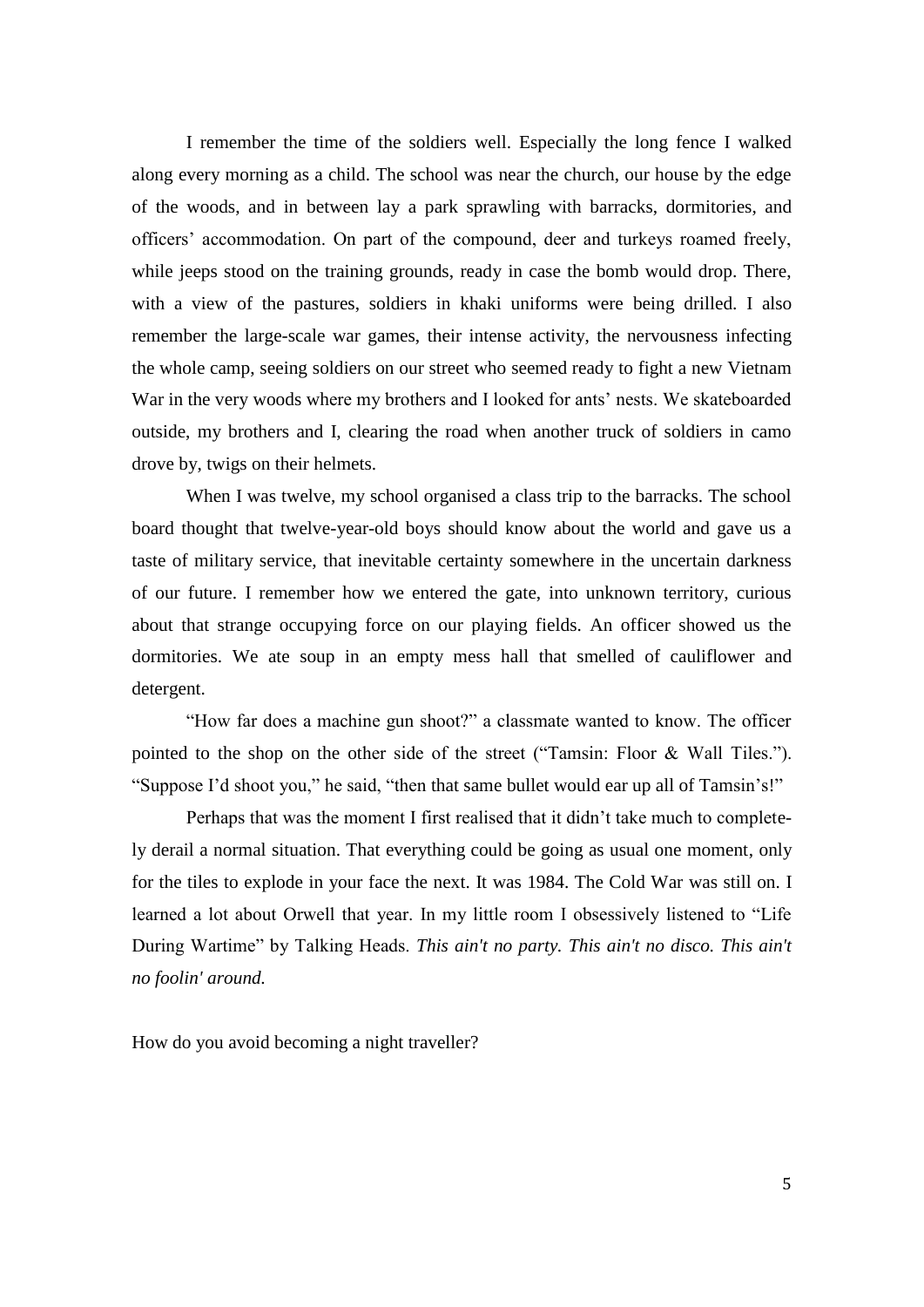You have to be lucky. You have to be born, that's the first thing. What's the chance that it's *you* who's born? Almost nil. And yet you exist. What luck. What's more, you need to be born in a place where you can survive. Where your first cry is not drowned out by bombings. Everyone who exists was lucky enough to have been born. Not everyone who's alive was lucky enough to have been born in a place and a time that isn't marked by violence. Your SUV could be parked in front of the event space of 't Oud Gemeentehuis, but you could just as well be sleeping in a bunk bed at the barracks.

How easily you forget.

*We've never had any problems with those people.*

*Look, they're waving.*

*That raises questions for people: What if a hundred of them decide to take a walk here in Sijsele? What about our safety?*

*I was once like them. I arrived in 1956, from Hungary, at the time of the uprising. And I have made my home in Sijsele ever since.*

*It's not going well. We're doing this all wrong. Belgians are no longer Belgians.*

The TV reports about Peace Project Sijsele: five refugee friends, among them a civil engineer from Baghdad and a physicist from Damascus, are going to do volunteer work. Out of gratitude. Out of sympathy. Planting flowerbeds at schools, making small repairs at the senior centre.

The TV reports about the Refugee All Stars: to battle boredom, and for the fun of it, several Iraqis have started a band, performing at the cultural centre, the Cultuurfabriek, in front of an enthusiastic audience. Their music is a mix of styles. Different traditions from the Middle East and Balingkans join together in a unique blend. They're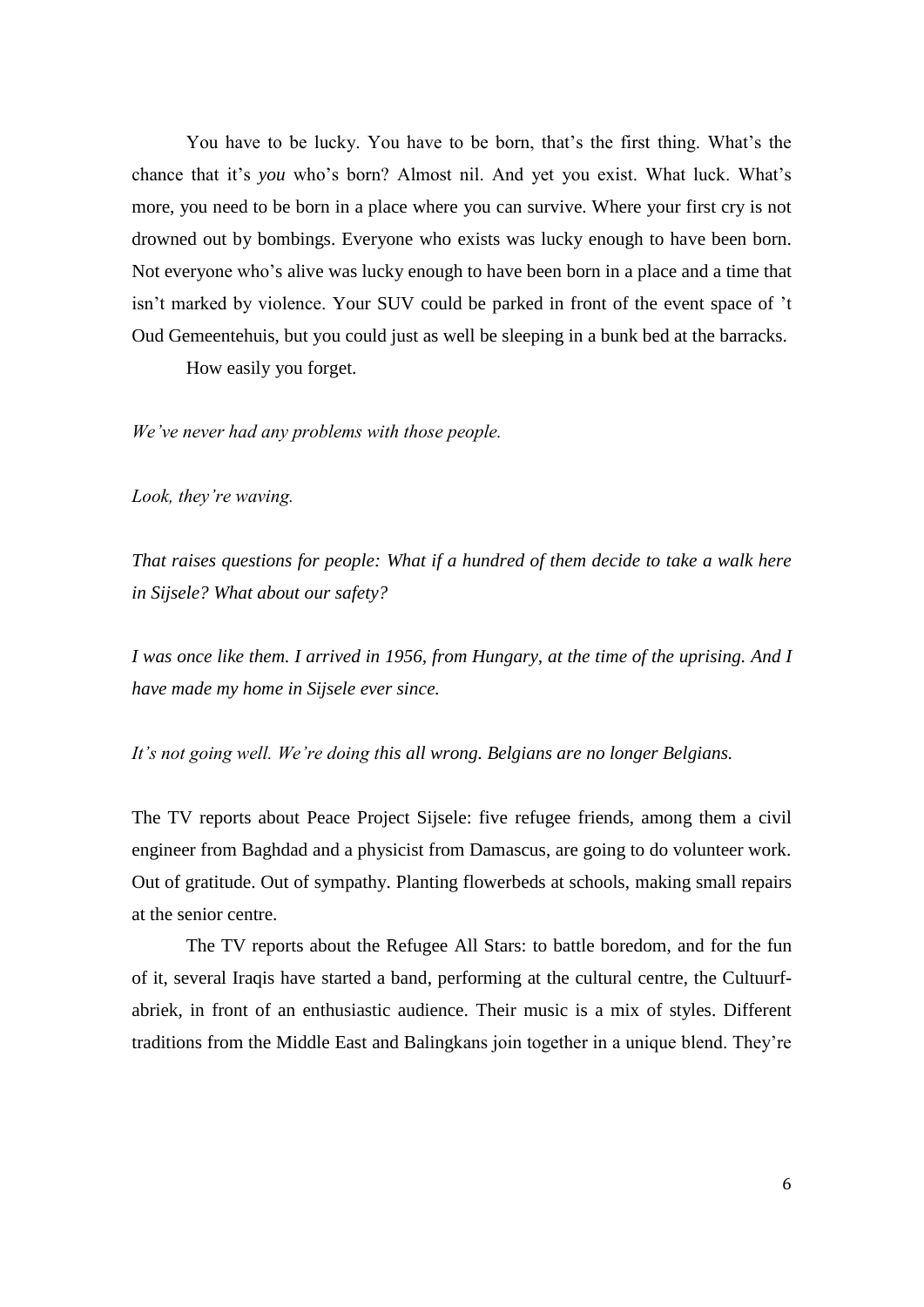just starting out. There are so many musical styles along the Balkan route, the repertoire of the Refugee All Stars can only grow richer.

I have often travelled along the Balkan route in recent years. It was easy: My noncounterfeit passport is a skeleton key that, without me ever having had to do anything to deserve it, grants me access to all corridors of the European labyrinth, and far beyond. I check in, saunter over to the security checkpoint, lean back a second, get in, wait, read a book. My travels are diversions. I'm suspended in the air. Before I snooze off to the Boeing's murmurs, I hear a flight attendant say: "There are no sandwiches on this flight. We're sorry for this grave inconvenience."

Recently, over New Year's, my love and I visited Ljubljana. The city was decorated with long strings of wooden stalls selling scented candles, Chinese caps, and rabbit-fur slippers. Foggy clouds of breath hung over groups of people talking, laughing, and dancing to the most popular songs of the year. At one stall I bought a woollen hat against the cold, and we went to sleep in the room where we stayed, above a theatre which had hosted a performance for children that afternoon.

While we were sleeping there that night, about 2.000 people crossed the southern border of the country, at the Croat-Slovenian crossing in Dobova. Perhaps they'd come through Serbia first and then hit the Hungarian border fence. Without me noticing, without anyone in Ljubljana noticing, the Slovenian government brought these bordercrossers on trains or buses to shelters in the north of the country, closer to Vienna, from where they would probably travel to Germany or another Schengen country, by train if they were lucky, on foot if they had to.

In Ljubljana I didn't see them. They were invisible. They were spoken of like a natural disaster. A flood without sea, a deluge without rain. I read a few stories, reports from residents along the Western Balkan route, not just its Slovenian section. Some residents, for instance, had encountered a few of these passers-through by chance. A man living on the edge of the forest directed a flashlight in the wanly lit face of a tawny Afghan. He gave him food to eat and called the police.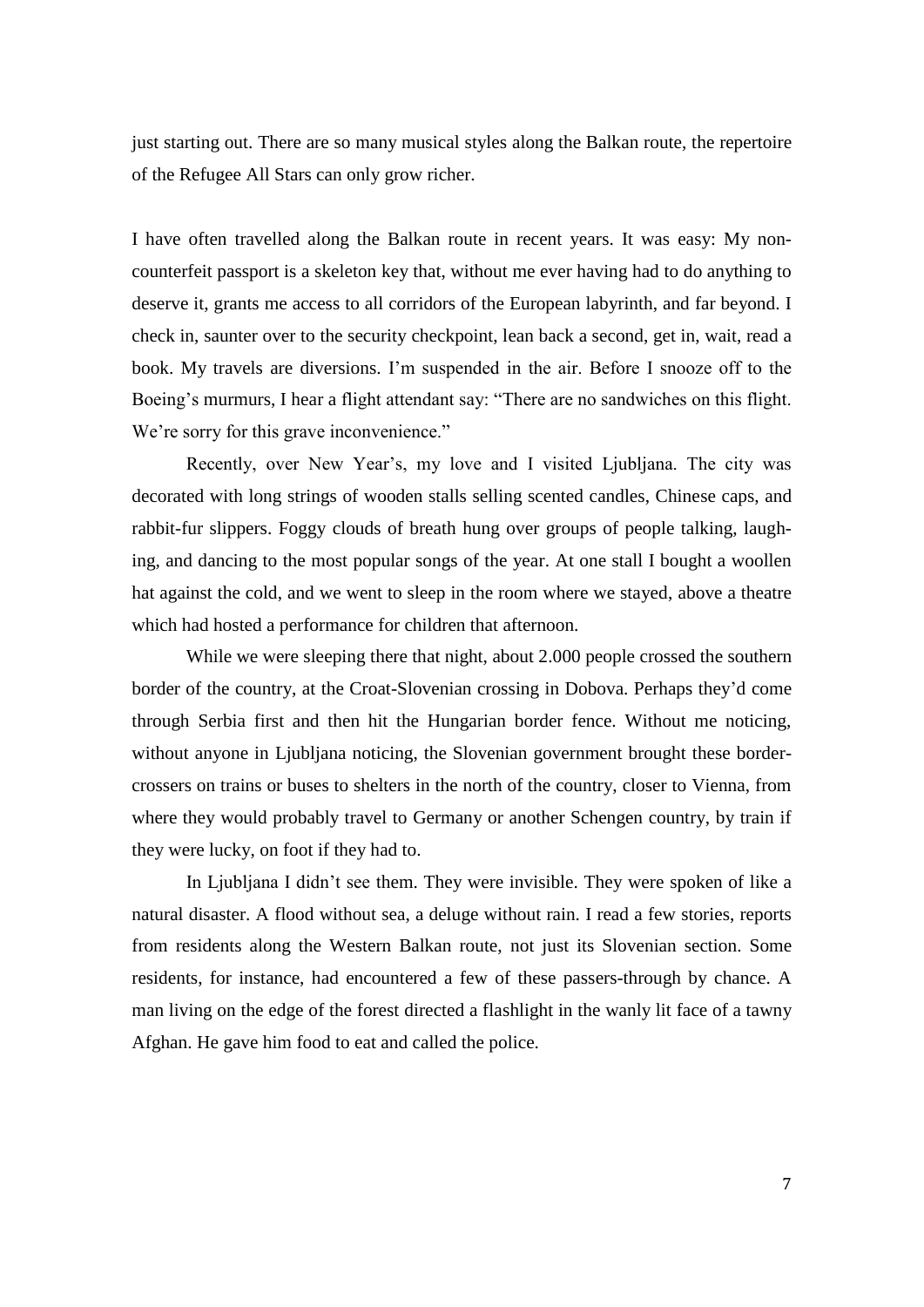I found it hard to get a sense of the scale of the situation in Slovenia. In a café on Mestri trg I read a newspaper with the most recent hard data: 300,000 passers-through, though barely a hundred had registered in Slovenia. Why didn't anyone want to stay in Slovenia, one journalist wondered. In other newspapers I read reports about a new border closing and the protests against it. About the fact that the razor wire for the new barricade is made in a Hungarian prison. About the powerlessness of the Slovenian government, which just seems to be reacting to the chaos without even trying to get any insight in the situation. I heard that in October the Slovenian police had housed about a thousand refugees in the village of Paradiž. How strange must it be to arrive at the borders of Europe and end up in a village called Paradise? I read about NGOs offering food aid in Dobova. They handed out jars of chocolate spread of the old Yugoslavian brand Eurocrem. How strange must it be to be handed a jar of chocolate spread at the borders of Europe that says "Eurocrem"?

I spoke to two young Slovenian mothers. The television footage of refugees with young children wading through a wintery river trying to cross the border, they found it unbearable. They didn't really know what to think about the whole situation. What to say? That everything's changed so quickly, in less than a year's time? Last Christmas, refugees weren't an issue, they said. Last Christmas, the government wouldn't have stopped any refugees from crossing the border. It's a new problem that's not new at all, they said. They compared it to the time of the Bosnian war, or the Kosovo conflict, when refugees from those areas wanted to stay in Slovenia because it was familiar Yugoslavian ground. But the current refugees don't want to stay. And so it's not even Slovenia's problem. Right? They looked confused. No, they decided, it is Slovenia's problem after all.

It can't be called a fence, they taught me too. Not a fence, a 'technical barrier,' the Slovenian government had decided. Perhaps linguistic guideline like that are meant to disguise the underlying political tragedy. The mothers wondered. It was misty in Ljubljana, heavy snow was predicted. The snow would erase the borders, turning everything as white as a blank page. They looked out through the window and saw their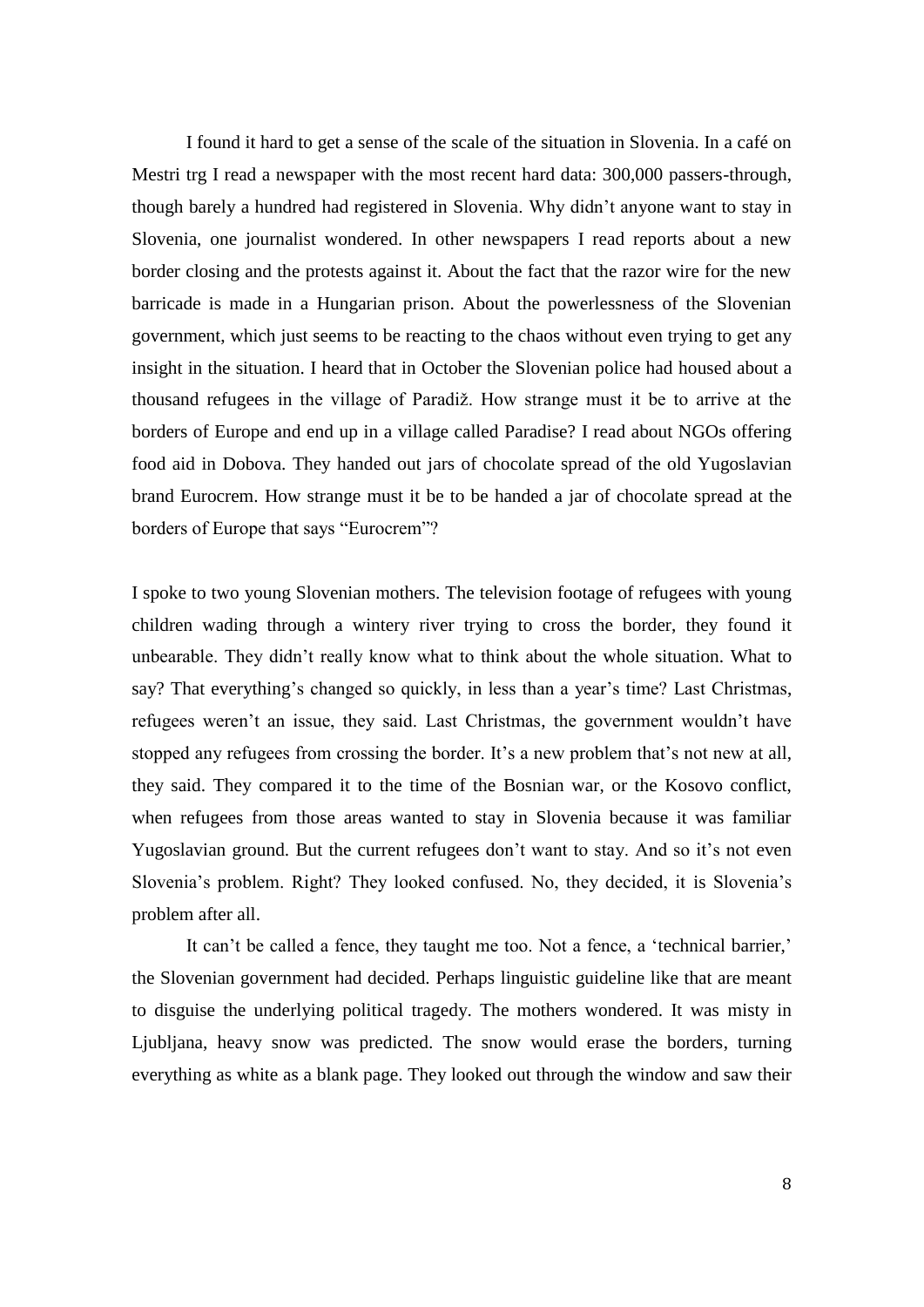own children as war refugees in the whiteness outside. Shadows in limbo. Neither here nor there. It made them feel powerless and sad.

The mothers hadn't gone to the border to see. They only knew that at night there were trains and buses taking refugees from one side of the country to the other. They'd also heard about the people living near the border, often farming families, who endure the new policy despondently. The refugees weren't the problem, these border residents said, but the policymakers who'd decided to place a technical barrier here. For years they'd lived here, and they'd long had enough of those borders, with or without asylum seekers. First everything was Yugoslavia, so there wasn't any border; later the country fell to pieces, wars broke out, and the border grew solid. Later still they were reunited in the European Union. And now divided again. On, off, on, off. Nothing's as exhausting as an on-off relationship with the neighbouring country. Recently their cattle would sometimes get stuck in the tangle of the new barbwire. That too is Europe: dying cattle on the borders. Some border residents had pieces of land they could no longer access now, on the other side of the barbwire. There had been a protest recently. Activists had decorated the technical obstacle with Christmas baubles. A few played volleyball: one team on each side of the border. A tricky game, this: A ball that hits the nets is forever lost.

I listened to these stories and thought about them while I strolled around Ljubljana's Christmas market, an empire of mulled wine and spun sugar. On the bridge I saw a man and a woman kissing passionately, their mouths wide with uncontrollable desire. I thought about borders, divisions, and reunions. About tragedy and pleasure. I also thought about "Campo dei Fiori", not the square in Rome, but the poem by Czesław Miłosz about the Warsaw carnival in the summer of 1943, when warm winds from the burning ghetto lifted the skirts of girls on the other side of the wall.

In Ljubljana I didn't see passers-through from Syria. The only displaced people apparently were my love and I and the freezing Italian tourists looking to party on New Year's Eve.

I thought of home.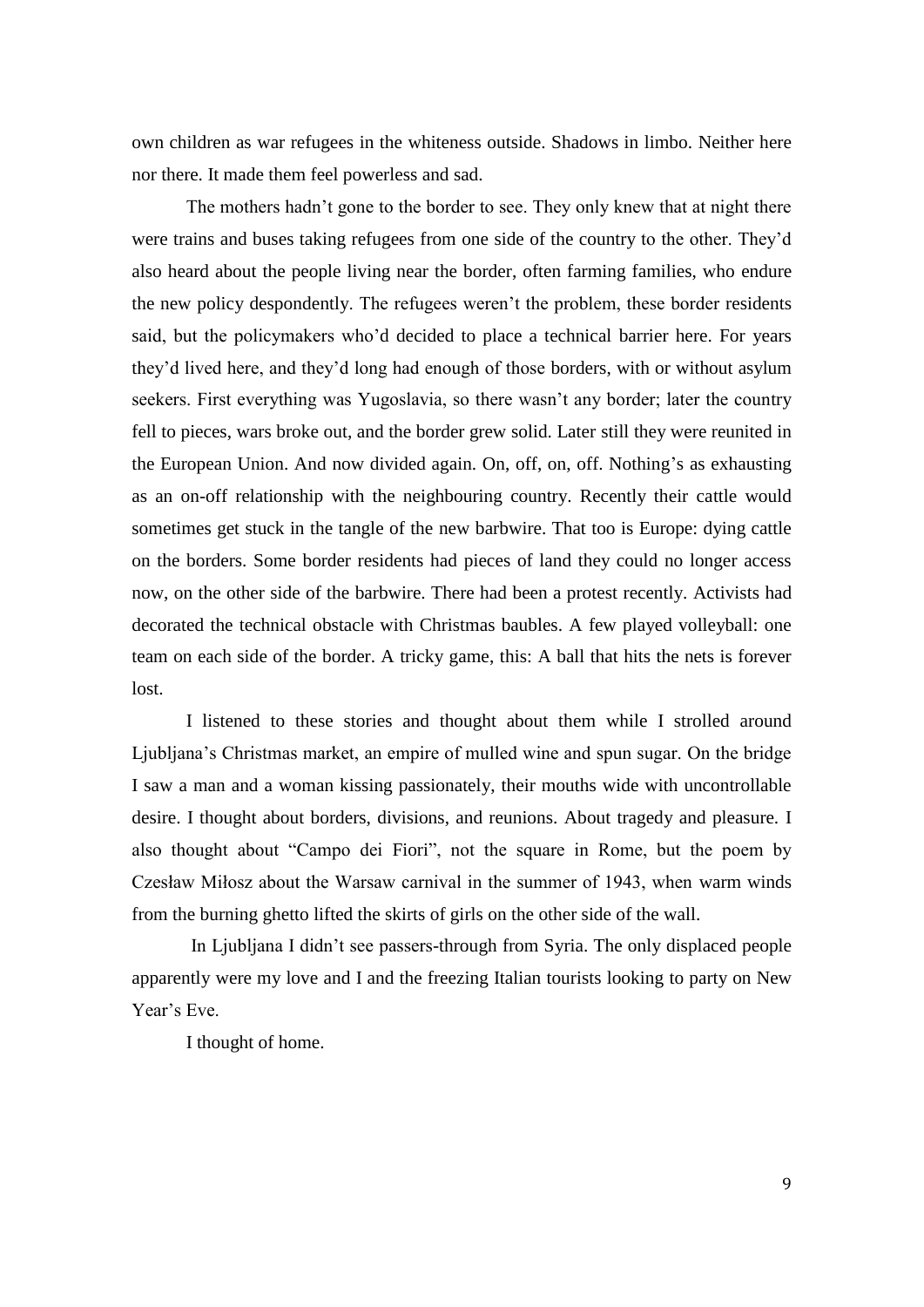It is an irony of history that the compound in Sijsele where the Belgian army stationed itself in 1952 had previously hosted a nursery for plants and flowers: "Hofbouwmaatschappij Flandria," founded in 1909. On this spot, on the same grounds, and behind the same fence where refugees now have a temporary home and where solders used to camouflage themselves for marshy games of war, once lay fields of chrysanthemums and acacias. Greenhouses protected the flowers against the chill of the outside world. It's an irony that confuses me, and one I'd like to somehow read something in. Can you summarise the past hundred years with this place? Perhaps like this: flowers in the interbellum, weapons during the Cold War, displaced people in the early 21st century.

Flandria, that's my grandfather's time. He would tell me about it as he held my hand walking to 't Oud Gemeentehuis café, where he'd play cards with a few old friends. When he was young just about everyone in Sijsele worked at Flandria. It sounded idyllic. Now I have my doubts about the working conditions at Flandria, but as a child I firmly believed in the flower-village ideal from my grandfather's youth. He would get his first real job there as a young man, that was the plan. But then a detour appeared in his life when he was 19. World War II was a dark, distant notion, but the occupation was real, taking my grandfather and some of his card-playing friends to places of forced labour in Germany. After the sudden death of his mother, he returned to Sijsele, a journey by train followed by 18 months of living like a fugitive under the flimsy protection of the bare West Flemish countryside: barns, fields, woods. That too was a kind of shelter.

It's not really all that new. Back then, the world had washed up in Sijsele too.

A normal situation can derail unexpectedly. One moment all is peaceful, the next it explodes. You could have been a night traveller, like everyone at some point could be. Though now you don't often feel like travelling is such a divine miracle. No thrilling feeling of happiness overcomes you, and no fear either. Now and then you hear about someone who freezes in fear as soon as they set foot on a plane, just like you sometimes hear of people who find the profoundest pleasure snowboarding down the most perilous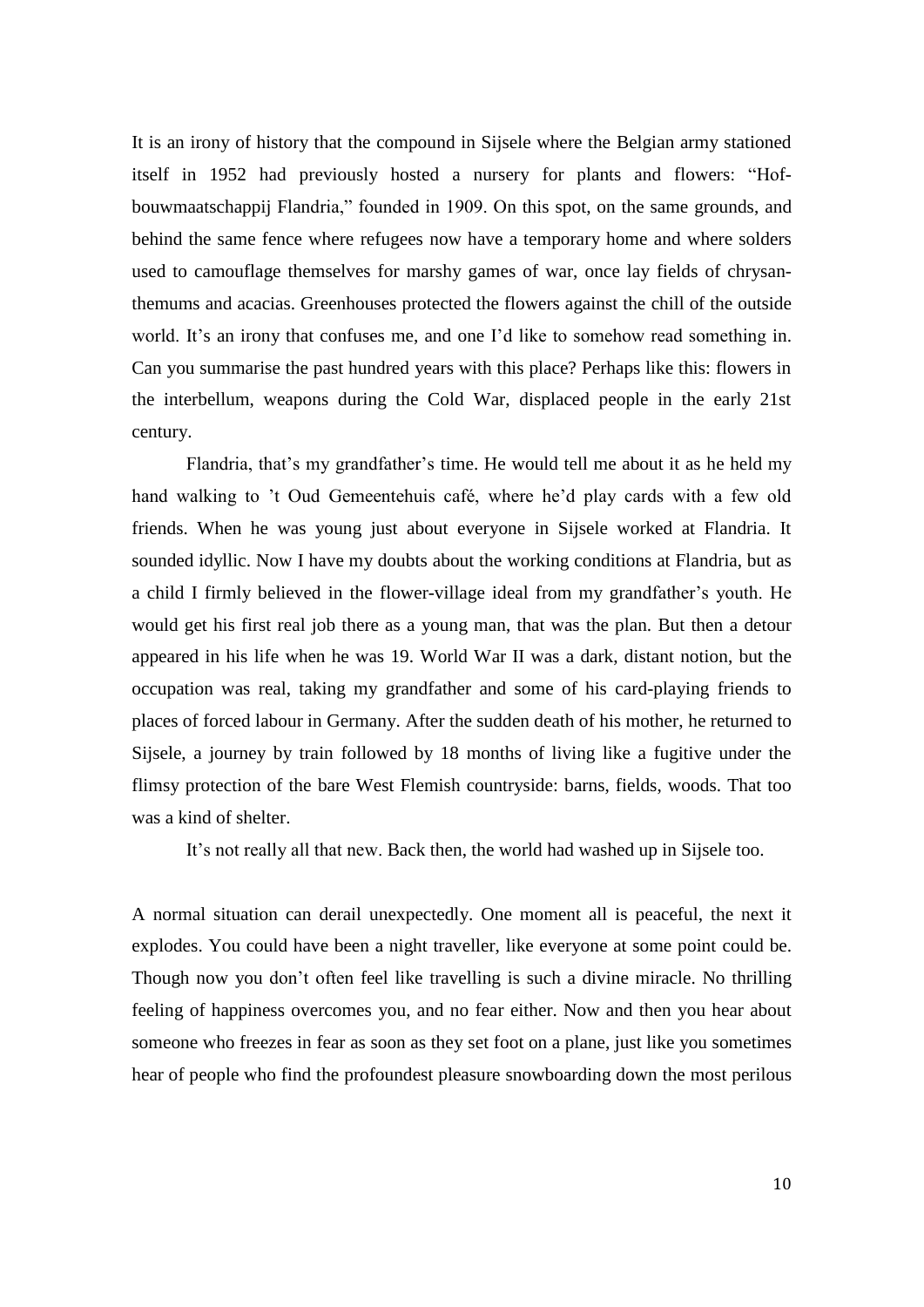curve of the piste. But nothing's as perilous as entering the perverse force field between the policymaker and the human trafficker. Nothing's as deceitful as the thought that one day you really will be welcome somewhere. That you'll be able to exchange the house you were forced to leave for a better one. Once you've left, you'll never come home again.

How do you steady yourself mentally and physically during those kinds of detours, travelling that winding world? If you never experienced it, perhaps you can never know.

I think of Abdul Rahman Haroun, the Sudanese man who walked from Calais to the UK in the summer of 2015, 50 kilometres on foot through the Channel tunnel, the same tunnel that once symbolised the flourishing post-war collaboration between the French and the English, the same tunnel that now must be one of the most heavily guarded places in Europe. 50 kilometres of darkness, and then suddenly seeing a light. Perhaps then he briefly did believe in the post-war dream of European integration. Overwhelmed by a thrilling sense of happiness is how I imagine him. Probably followed shortly by disappointment.

I'm not travelling, now. I'm home. This is my home. I'm sitting in my room. And I don't mean my teenage world in Sijsele, but my study in Brussels. A random Sunday in winter. It's 2016. I look at melancholy grey skies, streets emptied by rain reflecting the streetlights. There are reports on the radio about tensions at the Calais camp, and about the demeaning living conditions in the other shabby areas where people have washed up nearby. Reports about getting stuck in the mud, about policy that's stuck. Charity to refugees is suspect, a politician says. He doesn't want to encourage fleeing, he says. There is speculation about the numbers still on their way. The tone of the newscaster suggests restrained dramatics. He speaks of a stream, a flood, a natural disaster. No reports about Sijsele. No reports about a possible resolution to the conflicts in the countries of origin.

I decide to listen to Talking Heads again, to "Life During Wartime". It's been a long time. The song seems to be about someone surviving on peanut butter in a New